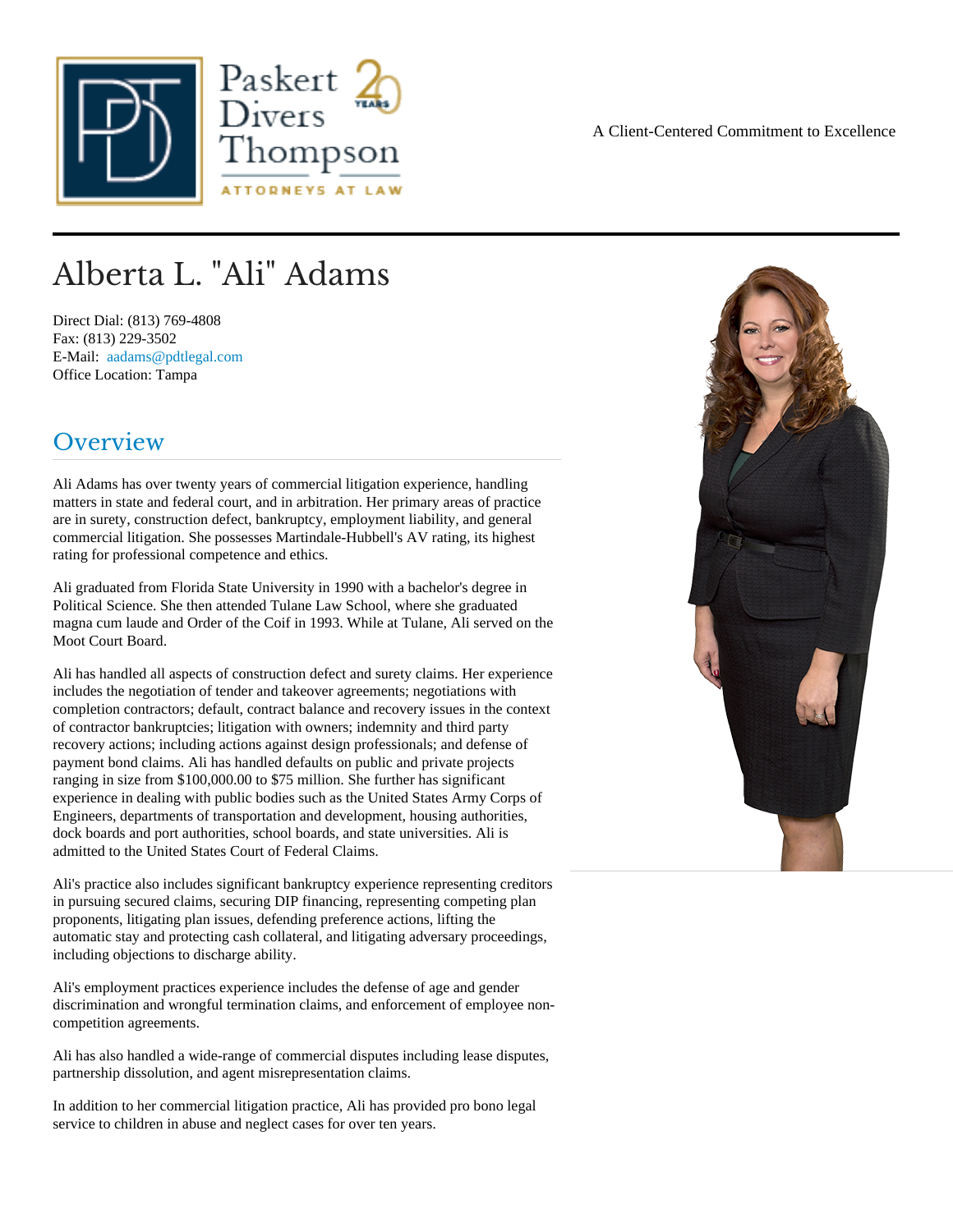In 2006, Ali joined Paskert Divers Thompson. Her practice includes construction, fidelity and surety, employment practices and general commercial litigation, and bankruptcy.

In 2008, Ms. Adams was selected to be one of only 25 attorneys admitted to the ABA Tort & Insurance Practice's Leadership Academy.

### Practice Areas

Alternative Dispute Resolution Complex Commercial Litigation Creditors' Rights and Bankruptcy Employment Liability Suretyship

# Admitted to Practice

All Florida State and Federal Courts All Louisiana State and Federal Courts All Mississippi State and Federal Courts United States Supreme Court United States Fifth Circuit Court of Appeals United States Eleventh Circuit Court of Appeals United States Court of Federal Claims

### Education

Florida State University, B.S., 1990, *cum laude* Tulane University of Louisiana, J.D., Order of the Coif, 1993, *magna cum laude*

# Professional Involvement

# Professional, Trade, and Philanthropic Affiliations

American Bar Association Tort and Insurance Practice Section Fidelity and Surety Law Committee Co-Chair of the Young Professionals Subcommittee (2006-2008) Membership Chair of the Young Professionals Subcommittee (2005-2006) Litigation Section Forum on the Construction Industry

The Florida Bar Trial Lawyers Section

The Hillsborough County Bar Association Trial Lawyers Section Construction Law Section

Gulfcoast Fidelity and Surety Institute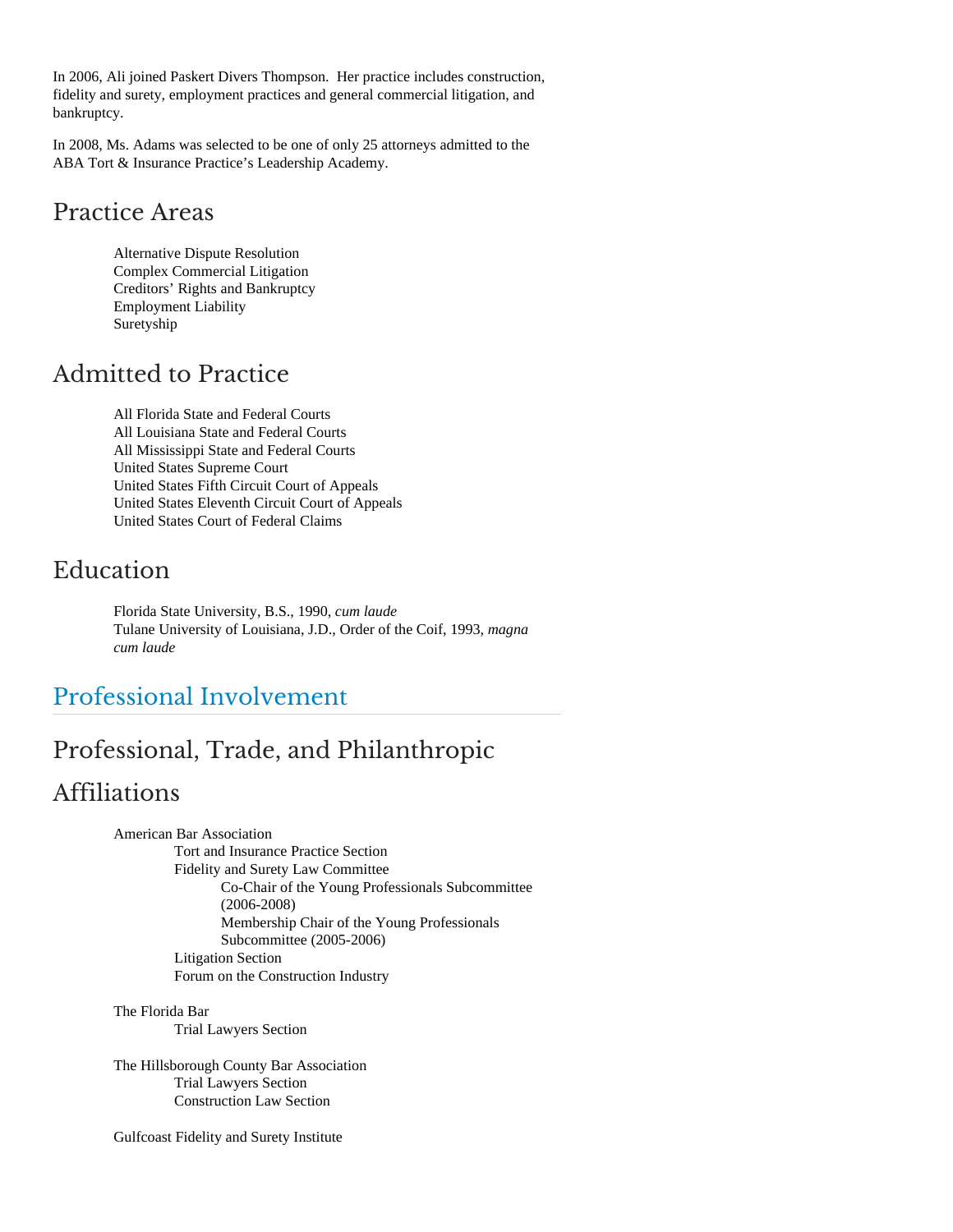### Selected Honors & Recognitions

American Lawyer Media and Martindale Hubbell 2015 Top Rated Litigator Martindale Hubbell, AV-Rated

### Publications & Speaking

### Selected Publications

Co-Author, "Recent Developments in Fidelity and Surety Law," in *Tort Trial & Insurance Practice Law Journal*, Winter 2007, Volume 42, Number 2.

Co-Editor and contributing author, "The Surety and Bankruptcy," American Bar Association Tort Trial & Insurance Practice Section, 2010.

### Selected Speaking Engagements

Approved Continuing Education Instructor with the Florida Division of Insurance Agent and Agency Services and has provided in-house CE courses for clients.

"ON STORMY SEAS - NAVIGATING COMPLEX SURETY CLAIM ISSUES: Impact of Bankruptcy Filings on Claims Handling, Pursuit of Contract Funds, and Indemnity Claims; and the Impact of the Death of the Economic Loss Rule on Surety Claims," May 8, 2013.

"Pursuing the Third Party Pocket -- Recovery by the Surety Against Design Professionals, Agents, CPAs and Others," Southern Surety and Fidelity Claims Conference, 2000.

"The Uncooperative Owner: the Surety's Defenses When the Owner Unilaterally Completes, Overpays, or Otherwise Misbehaves, with Ms. Courtney Wolffe of Zurich, NA," Southern Surety and Fidelity Claims Conference, 2001.

Speaker at a National Business Institute Seminar on Bankruptcy Law, 2001.

"Strategies for Direct and Cross-examination, International Association of Defense Counsel," Fidelity and Surety Law Committee's Mid-Winter Meeting, January, 2004.

"When the Principal gives you Lemons, Make Lemonade – Turning the Principal's Chapter 11 filing to the Surety's Advantage," Southern Surety and Fidelity Claims Conference, 2004.

"Third Party Recovery," Gulfcoast Fidelity & Surety Conference, May, 2004.

"Bonding Shipyard Construction, or How to Tell the Home Office the Project has been Towed to Mexico," with Mr. David Krebs, Southern Surety and Fidelity Claims Conference, 2005.

"Beyond the Bounds of the Bond – A Surety's Exposure to Extra-